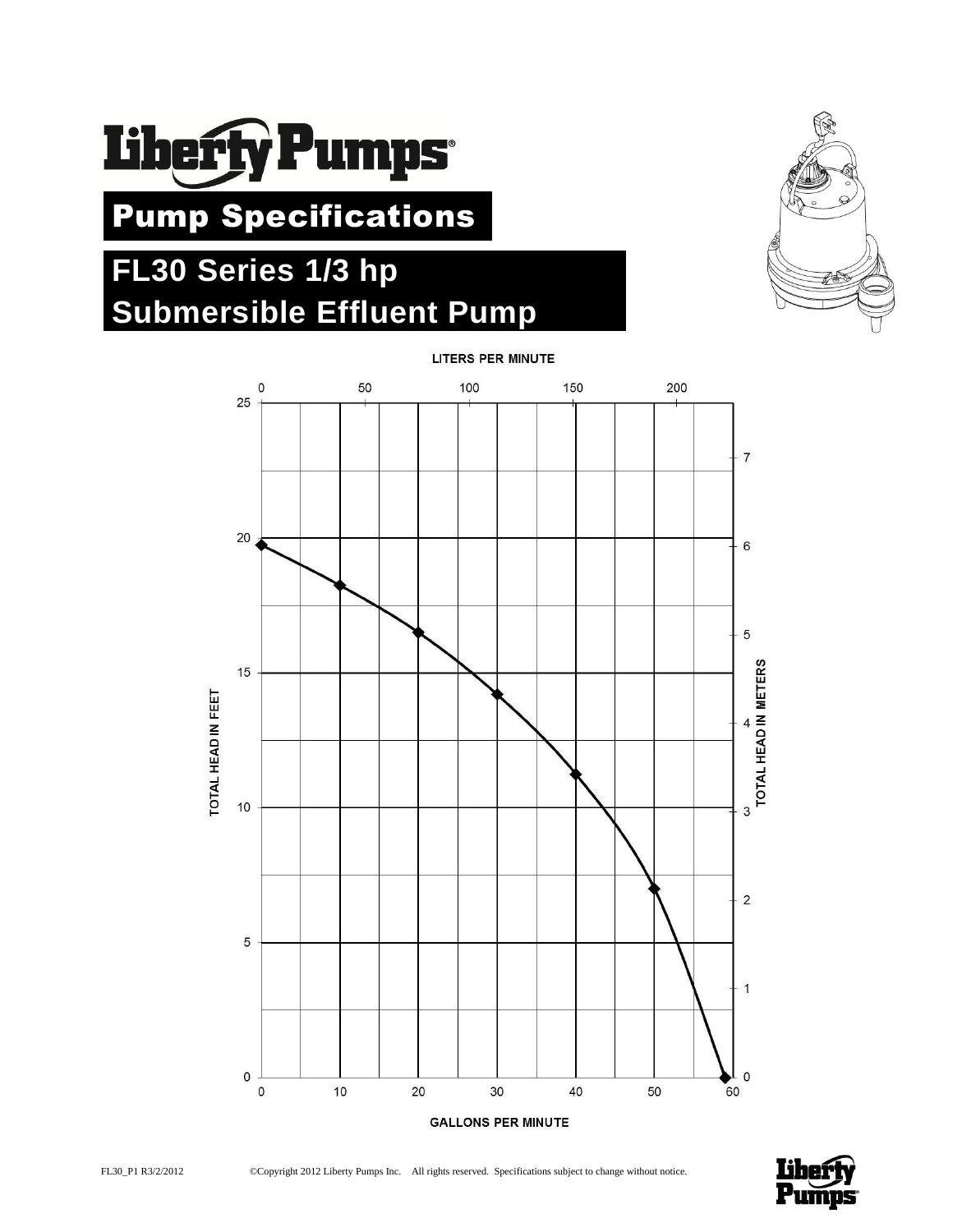# FL30-Series Dimensional Data



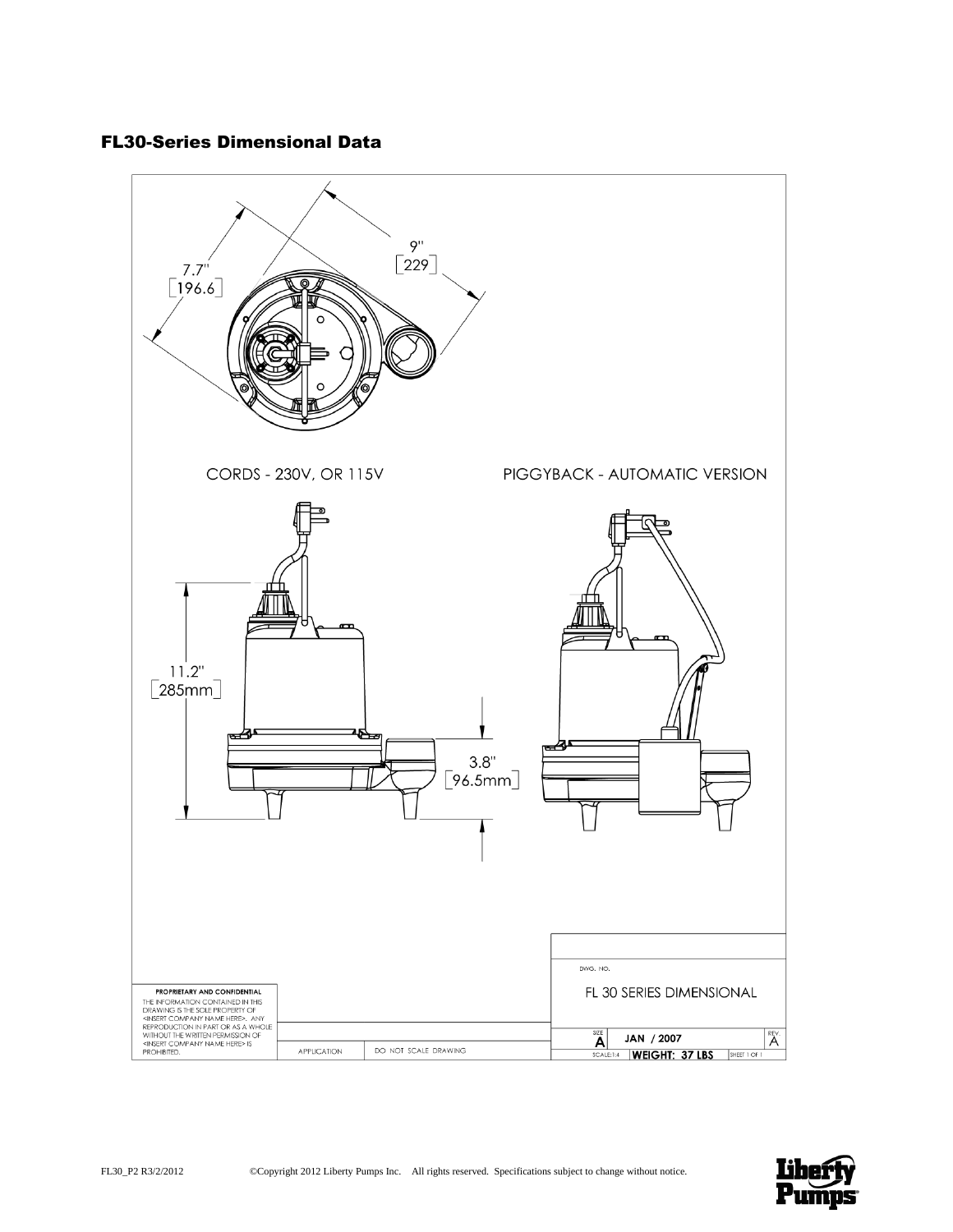## FL30-Series Electrical Data

| <b>MODEL</b>   | НP  | <b>VOLTAGE</b> | <b>PHASE</b> | <b>FULL</b><br><b>LOAD</b><br><b>AMPS</b> | <b>LOCKED</b><br><b>ROTOR</b><br><b>AMPS</b> | <b>THERMAL</b><br><b>OVERLOAD</b><br><b>TEMP</b> | <b>STATOR</b><br><b>WINDING</b><br><b>CLASS</b> | <b>CORD</b><br><b>LENGTH</b><br>FТ | <b>DISCHARGE</b> | <b>AUTOMATIC</b> |
|----------------|-----|----------------|--------------|-------------------------------------------|----------------------------------------------|--------------------------------------------------|-------------------------------------------------|------------------------------------|------------------|------------------|
| FL31A          | 1/3 | 115            |              | 12                                        | 26                                           | 105°C 221°F                                      | в                                               | 10                                 | 11/2             | <b>YES</b>       |
| FL31A-2        | 1/3 | 115            |              | $12 \overline{ }$                         | 26                                           | 105°C 221°F                                      | В                                               | 25                                 | 11/2             | <b>YES</b>       |
| FL31M          | 1/3 | 115            |              | 12                                        | 26                                           | 105°C 221°F                                      | B                                               | 10                                 | 11/2             | <b>NO</b>        |
| FL31M-2        | 1/3 | 115            |              | 12                                        | 26                                           | 105°C 221°F                                      | В                                               | 25                                 | 11/2             | <b>NO</b>        |
| FL32A          | 1/3 | 208-230        |              | 6                                         | 12                                           | 105°C 221°F                                      | В                                               | 10                                 | 11/2             | <b>YES</b>       |
| <b>FL32A-2</b> | 1/3 | 208-230        |              | 6                                         | 12                                           | 105°C 221°F                                      | в                                               | 25                                 | 11/2             | <b>YES</b>       |
| FL32M          | 1/3 | 208-230        |              | 6                                         | 12                                           | 105°C 221°F                                      | В                                               | 10                                 | 11/2             | <b>NO</b>        |
| FL32M-2        | 1/3 | 208-230        |              | 6                                         | 12                                           | 105°C 221°F                                      | в                                               | 25                                 | 11/2             | <b>NO</b>        |

# FL30-Series Technical Data

|                         | <b>MULTI-VANE</b>         |
|-------------------------|---------------------------|
| <b>IMPELLER</b>         | <b>ENGINEERED POLYMER</b> |
|                         |                           |
| <b>PAINT</b>            | POWDER COAT               |
| <b>MAX LIQUID TEMP</b>  | 60°C 140°C                |
| <b>MAX STATOR TEMP</b>  | 130°C 250°F               |
| <b>THERMAL OVERLOAD</b> | 105°C 221°F               |
| <b>POWER CORD TYPE</b>  | <b>SJTW</b>               |
| <b>MOTOR HOUSING</b>    | <b>CLASS 25 CAST IRON</b> |
| <b>VOLUTE</b>           | CLASS 25 CAST IRON        |
| <b>IMPELLER</b>         | <b>CLASS 25 CAST IRON</b> |
| <b>SHAFT</b>            | <b>STAINLESS</b>          |
| <b>HARDWARE</b>         | <b>STAINLESS</b>          |
| <b>ORINGS</b>           | BUNA N                    |
| <b>MECHANICAL SEAL</b>  | UNITIZED CERAMIC CARBON   |
| WEIGHT                  | 37LBS                     |

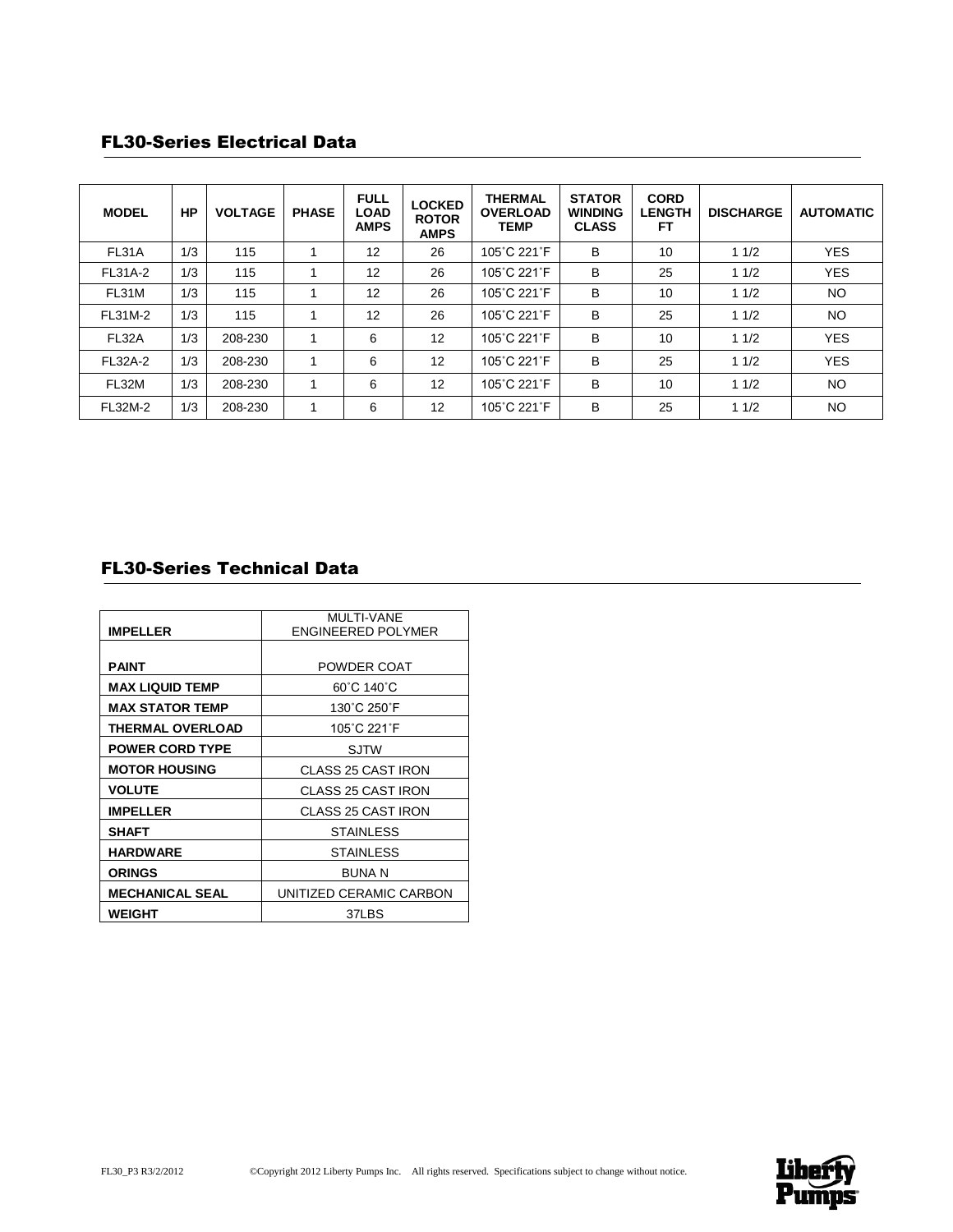### FL30-Series Specifications

#### **1.01 GENERAL:**

The contractor shall provide labor, material, equipment, and incidentals required to provide (QTY) centrifugal pumps as specified herein. The pump models covered in this specification are Series FL30 single phase pumps. The pump furnished for this application shall be model \_\_\_\_\_\_\_\_\_\_\_\_\_\_as manufactured by Liberty pumps.

#### **2.01 OPERATING CONDITIONS:**

Each submersible pump shall be rated at 1/3 hp, \_\_\_\_\_\_volts, single phase, 60 Hz. 1550 RPM. The unit shall produce \_\_\_\_\_\_\_G.P.M. at feet of total dynamic head.

The submersible pump shall be capable of handling effluent with 3/4" solid handling capability. The submersible pump shall have a shutoff head of 19.8 feet and a maximum flow of 58 GPM @ 5 feet of total dynamic head.

The pump shall be controlled with:

\_\_\_\_\_\_A piggy back style on/off float switch.

A NEMA 4X outdoor simplex control panel with three float switches and a high water alarm.

\_\_\_\_\_\_A NEMA 1 indoor simplex control panel with three float switches and a high water alarm.

\_\_\_\_\_\_A NEMA 4X outdoor simplex control panel with four float switches and a high water alarm.

\_\_\_\_\_\_A NEMA 1 indoor simplex control panel with four float switches and a high water alarm.

A NEMA 4X outdoor duplex control panel with three float switches and a high water alarm.

\_\_\_\_\_\_A NEMA 1 indoor duplex control panel with three float switches and a high water alarm.

\_\_\_\_\_\_A NEMA 4X outdoor duplex control panel with four float switches and a high water alarm.

\_\_\_\_\_\_A NEMA 1 indoor duplex control panel with four float switches and a high water alarm.

#### **3.01 CONSTRUCTION:**

Each centrifugal effluent pump shall be equal to the certified Series FL30 SERIES pumps as manufactured by Liberty Pumps, Bergen NY. The castings shall be constructed of class 25 cast iron. The motor housing shall be oil filled to dissipate heat. Air filled motors shall not be considered equal since they do not properly dissipate heat from the motor. All mating parts shall be machined and sealed with a Buna-N o-ring. All fasteners exposed to the liquid shall be stainless steel. The motor shall be protected on the top side with sealed cord entry plate with molded pins to conduct electricity eliminating the ability of water to enter internally through the cord. The motor shall be protected on the lower side with a unitized ceramic/carbon seal with stainless steel housings and spring. The pump shall be furnished with stainless steel handle.

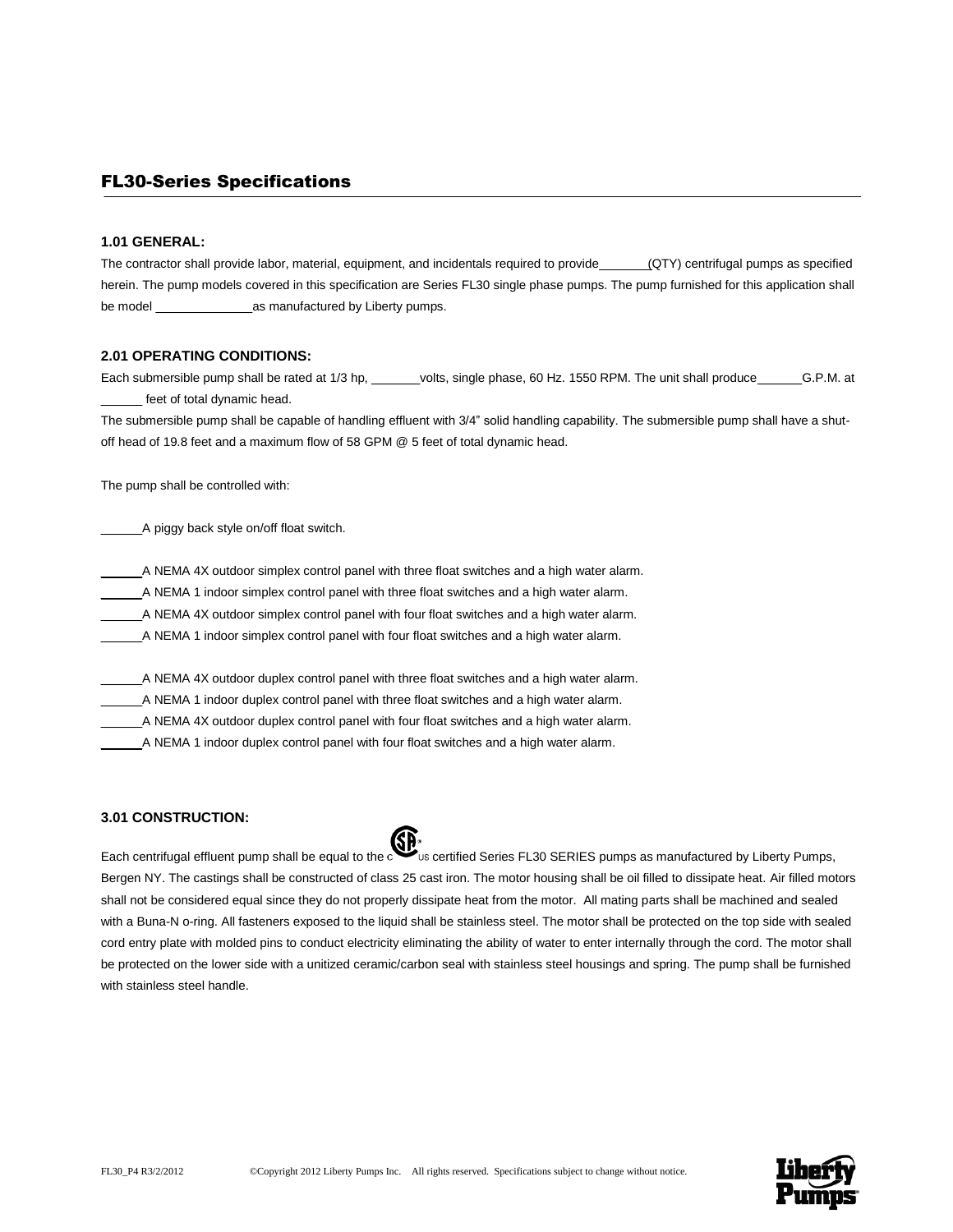#### **4.01 ELECTRICAL POWER CORD**

The submersible pump shall be supplied with 10 or 25 feet of multiconductor power cord. It shall be cord type SJTW, capable of continued exposure to the pumped liquid. The power cord shall be sized for the rated full load amps of the pump in accordance with the National Electric Code. The power cable shall not enter the motor housing directly but will conduct electricity to the motor by means of a water tight compression fitting cord plate assembly, with molded pins to conduct electricity. This will eliminate the ability of water to enter internally through the cord, by means of a damaged or wicking cord.

#### **5.01 MOTORS**

Single phase motors shall be oil filled, permanent split capacitor, class B insulated NEMA B design, rated for continuous duty. At maximum load the winding temperature shall not exceed 130 degrees C unsubmerged. Since air filled motors are not capable of dissipating heat they shall not be considered equal. The pump motor shall have an integral thermal overload switch in the windings for protecting the motor. The capacitor circuit shall be mounted internally in the pump.

#### **6.01 BEARINGS AND SHAFT**

Upper and lower ball bearings shall be required. The bearings shall be a single ball / race type bearing. Both bearings shall be permanently lubricated by the oil, which fills the motor housing. The motor shaft shall be made of 300 or 400 series stainless steel and have a minimum diameter of .500"

#### **7.01 SEALS**

The pump shall have a unitized carbon / ceramic seal with stainless steel housings and spring equal to Crane Type 6A. The motor plate / housing interface shall be sealed with a Buna-N o-ring.

#### **8.01 IMPELLER**

The impeller shall be engineered polymer, with pump out vanes on the back shroud to keep debris away from the seal area. It shall be threaded to the motor shaft.

#### **9.01 CONTROLS**

All units can be supplied with CSA and UL approved automatic wide angle tilt float switches. The switches shall be equipped with piggy back style plug that allows the pump to be operated manually without the removal of the pump in the event that a switch becomes inoperable. Manual Pumps are operable by means of a pump control panel.

#### **10.01 PAINT**

The exterior of the casting shall be protected with Powder Coat paint.

#### **11.01 SUPPORT**

The pump shall have cast iron support legs, enabling it to be a free standing unit. The legs will be high enough to allow 3/4" solids to enter the volute.

#### **12.01 SERVICEABILTY**

Components required for the repair of the pump shall be shipped within a period of 24 hours.